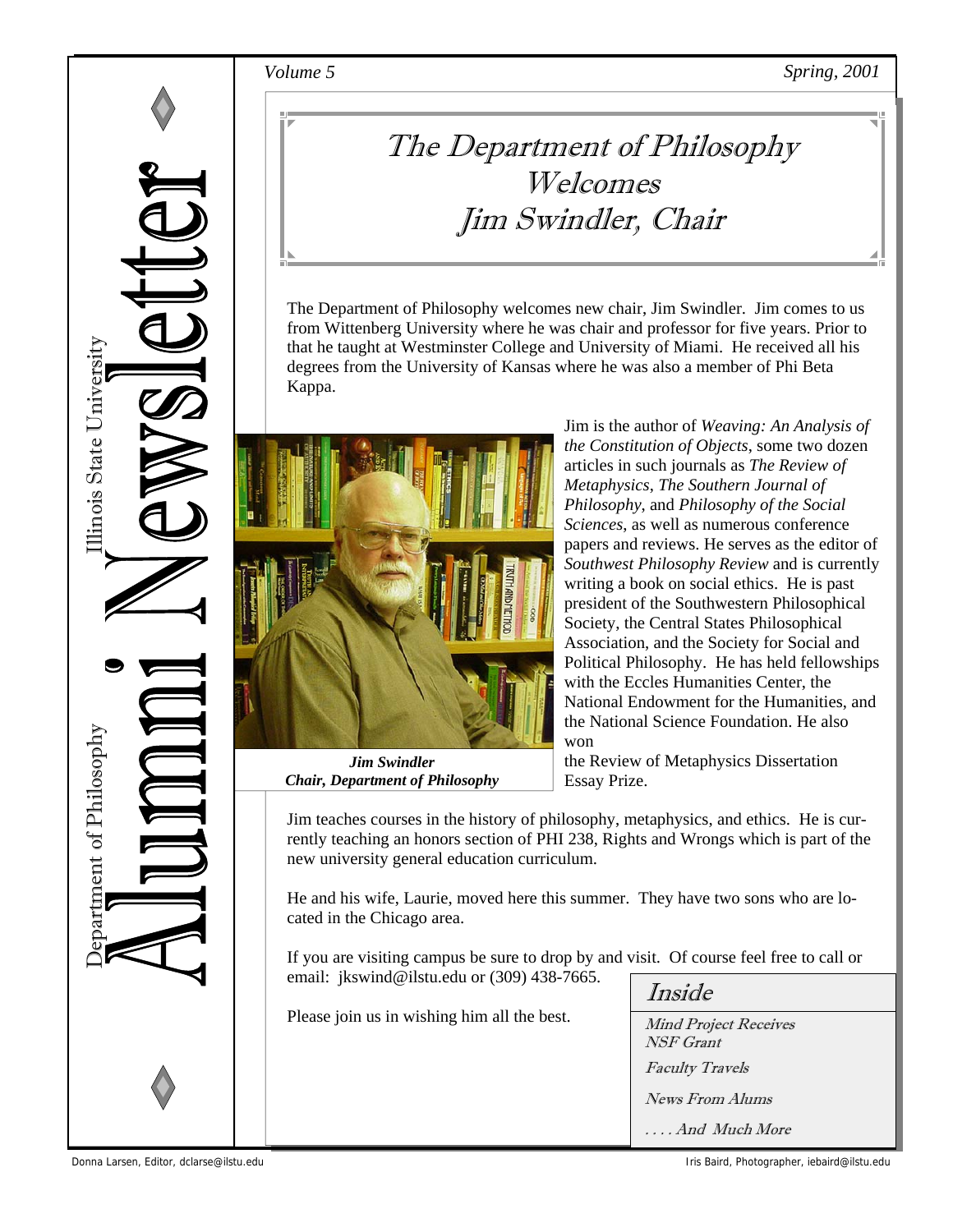**RANCISCO CONTINENTALISTIC ANTICATION RANCISCO CONTROLLER** 

DI DI DI DI DI

DI DI DI DI DI DI DI D

**Contract Contract Contract Contract Contract Contract Contract Contract Contract Contract Contract Contract Contract Contract Contract Contract Contract Contract Contract Contract Contract Contract Contract Contract Contr AND** 

**ANTI** 

**ANTI** 

**COMPA** 

**ANTI** 

**BANDA** 

#### Letter from the Chair:

 First, let me say how pleased and excited my wife Laurie and I are to have joined the ISU family. This is a fine university, engaged on many fronts in the arduous process of setting and reaching ever higher standards of excellence. And it is especially gratifying to be privileged to serve as chair of such a fine group of philosophers and educators. The department has many great strengths rooted in an experienced and highly accomplished faculty and staff. Excellent teaching remains the faculty's highest priority but with full recognition that high quality teaching depends on maintaining successful research programs. It is not only our major programs but even the department's very heavy commitment to the university's new General Education Program that depends on maintaining first-class expertise in such areas as ethics, logic, political philosophy, cognitive science, philosophy of religion, etc.

 Significant faculty activities and accomplishments during the past year have included a distinguished professorship, an outstanding researcher award, a major research grant, two sabbaticals, several publications, and important service to the university. In the fall Mark Siderits served as Numata Distinguished Professor of Buddhist Studies at his alma mater, the University of Hawaii at Manoa. Thomas Simon was named the ISU College of Arts and Sciences Outstanding Researcher in the Humanities for 2000. David Anderson won a National Science Foundation grant to support the ongoing development of web-based cognitive science teaching and research materials. Alison Bailey and Chris Horvath enjoyed sabbatical leaves in the Fall, Bailey to pursue her research into social privilege and Horvath to work on evolutionary psychology. Kent Machina served as Coordinator of the Foundations of Inquiry course that is required of all freshmen and as Chair of the General Education Council which helps oversee the university's elaborate General Education Program. Bailey, Siderits, Simon, and Michael Gorr all published significant articles during the past year. And this only scratches the surface of the many activities—scholarly and otherwise—in which our faculty engage. It is indeed a very productive group.

 We are equally proud of the lives our alumni have led after their ISU experience. The range of successful careers is very wide: business, law, the ministry, yes, even teaching philosophy. And many remain in touch with the department. There are several opportunities each year to reconnect and I want to encourage all our alumni to do so. Lainie Peterson ('92) returned to campus to talk to students during Alumni Day activities associated with Homecoming. John Carroll ('76) joined with faculty and former Chair Ken Kennard to help with the annual High School Essay Contest, formulating topics, reading and judging the essays. Still other alumni attended Attorney Advisory Council dinners where they reconnected with former classmates as well as philosophy faculty representatives. With cooperation from Illinois Wesleyan University, we organize several philosophy colloquia throughout the academic year, featuring invited speakers from other schools as well as our own faculty, to which area alumni are always welcome and which they are encouraged to attend. Each spring the Illinois State University Philosophical Society sponsors an end of the year gala to which, beginning this year, a philosophy alumnus who has agreed to join the newly formed College of Arts and Sciences Collegiate Advisory Council will be invited. Finally, of course, we welcome contributions to the department Foundation fund which supports these and other activities and opportunities for students, most notably in the last few years, the Mind Project, the department's unique, cutting-edge program in cognitive science.

 Finally, several philosophy students have garnered recognition for the high quality of their philosophical writing this year. Brian Labycz, a graduating senior, and Brian Montgomery, a junior working in history and philosophy, presented papers at the Midsouth Philosophy Conference at the University of Memphis in February. Labycz's paper is entitled "Take Down your Art!" and Montgomery's is "History and the Ethics of Belief." Matt Williamson, a graduating senior, will present his paper, "Nietzsche's Intention: A Historical Vision," at the PGSA Graduate Student Conference, "Explaining Nature, Understanding Spirit," sponsored by the University of Kentucky Philosophy Department in March. In addition, the ISU Philosophical Society has been very active this year. They have held weekly meetings providing a forum for guest speakers as well as presentations from group members. They sponsored a beginning of the year "Gathering at the Gallery" in September as well as the gala in April. The gala is supported with proceeds of book and bake sales the club runs throughout the school year. This is a very healthy and active group and contributes significantly to the accomplishment of the department's mission.

 All things considered, the department has rich potential in its faculty and staff, its students and its alumni that we will all be working hard to realize in the coming years. I hope and trust that the passion for philosophy that you experienced at ISU remains vital in your life and that you will stay connected to the department and the university.

19999999999999999999999999999999

Very best regards,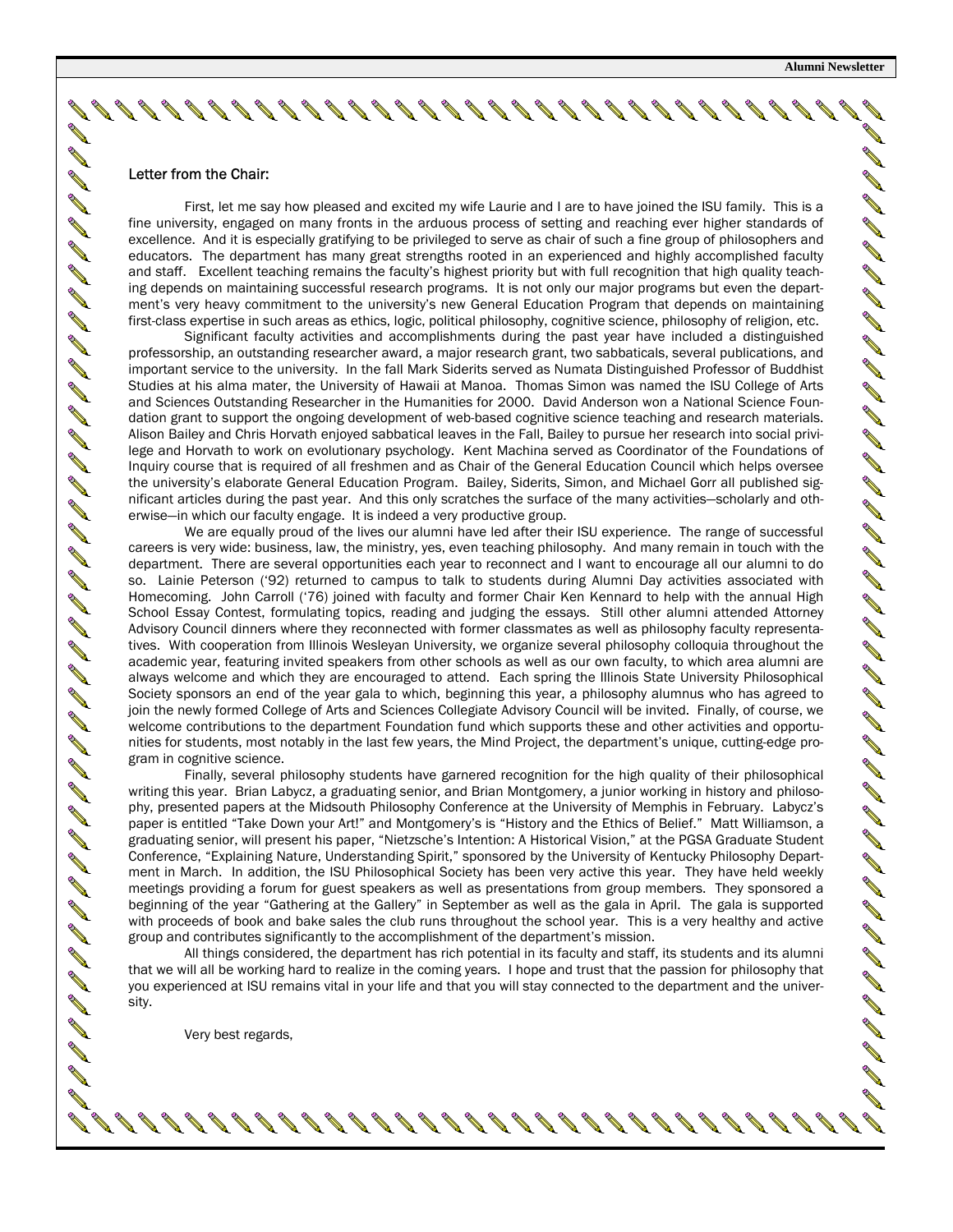# **An Update The Mind Project**

### David Anderson, Director

The Mind Project is first and foremost a community of inquirers. It is a community of teachers, students, researchers, alumni and people of all ages and all walks of life who stumble onto our website. What they all have in common is a commitment to explore together the mysteries of the human mind and brain and other "intelligent systems" both natural (e.g. animals) and artificial (e.g. computer programs and robots). Some are interested in pursuing a serious study of the "cognitive sciences" – those scientific disciplines that do research into

the fundamental nature of perception, memory, reasoning and other cognitive functions. Some are interested in creating intelligent robots; others are interested in learning about cutting-edge brain research. It isn't only the budding *scientist* who joins the Mind Project, however. Students majoring in the humanities are also actively involved. Their interests typically focus on the implications that recent insights into the nature of the mind might have for understanding ourselves as persons, as moral agents, as creative artists, and as male and female. What we are learning about the nature of human thought, sensation and emotion is having a profound impact on debates in ethics, religion, aesthetics, personal identity, and the philosophy of mind – to name just a few. Students are encouraged to do research projects in all of these areas.

### **The National Science Foundation Funding**

*"What we are learning about the nature of human thought, sensation and emotion is having a profound impact on debates in ethics, religion, aesthetics, personal identity, and the philosophy of mind"* 

Until recently, student research projects have been the primary focus of the Mind Project. During the past twelve months, however, the ambitions of the project have grown considerably. Professor David Anderson,

director of the Mind Project, received a \$75,000 National Science Foundation grant to begin development of "The Mind Project Online Curriculum in the Cognitive and Learning Sciences". A team of faculty and students from Illinois State, Illinois Wesleyan, University of Illinois and Yale have been working for the past eight months to develop "sample modules" of an Internet-based curriculum that offers students many interactive, hands-on research activities right on our website. It is designed to introduce some of the most important (and exciting) aspects of cognitive science to people with no previous background.

The philosophy behind the Mind Project curriculum challenges what many consider to be the "received wisdom" about teaching this subject. Many people believe that cognitive science is too difficult, too esoteric a field to teach to undergraduates and is wholly beyond the reach of freshman and sophomores. At most schools, therefore, if cognitive science is taught to undergraduates at all, it is taught at the junior or senior level to students who already have a strong background in the relevant sciences (esp. psychology, biology, computer science and philosophy). There are several unfortunate consequences of this practice. First, the vast majority of students are never exposed to the field at all. By the time that most students discover cognitive science, and learn that it is an exciting field that they might want to pursue, they are already so far along in their degree programs that it is too late to consider it. It is the Mind Project philosophy that cognitive science can be taught to undergraduates - even freshman and sophomores. (In fact, we are committed to taking parts of our curriculum to primary and secondary schools.) We are developing a curriculum that will not only enhance junior and senior level courses in the field, but we are creating "custom modules" that can be seamlessly integrated into freshman courses in a wide range of disciplines (psychology, philosophy, math, computer science, biology, anthropology, etc.). This has two major benefits. First, it introduces a large number of students to cognitive science early in their undergraduate careers so that they have time to put together a program of study that emphasizes this field and that prepares them for further graduate work or for a job in a related industry. Second, even for the general students who have no career aspirations in the field, they receive a serious introduction to a field that is, even now, beginning to revolutionize many aspects of our society. Artificial intelligence programs and robotics are beginning to dramatically improve many household appliances and electronic devices; breakthroughs in neuroscience research are bringing new therapies to thousands of people with neurological (brain) injuries and diseases; insights into human learning are improving the way that students are taught (including how they are taught on our website). So, by bringing cognitive science into introductory courses and into the general education program at ISU, we are preparing all students to be better equipped for life in the 21<sup>st</sup> century and to make them more informed citizens as we all face tough decisions about how society is going to manage the amazing technologies that are even now coming out of cognitive science research.

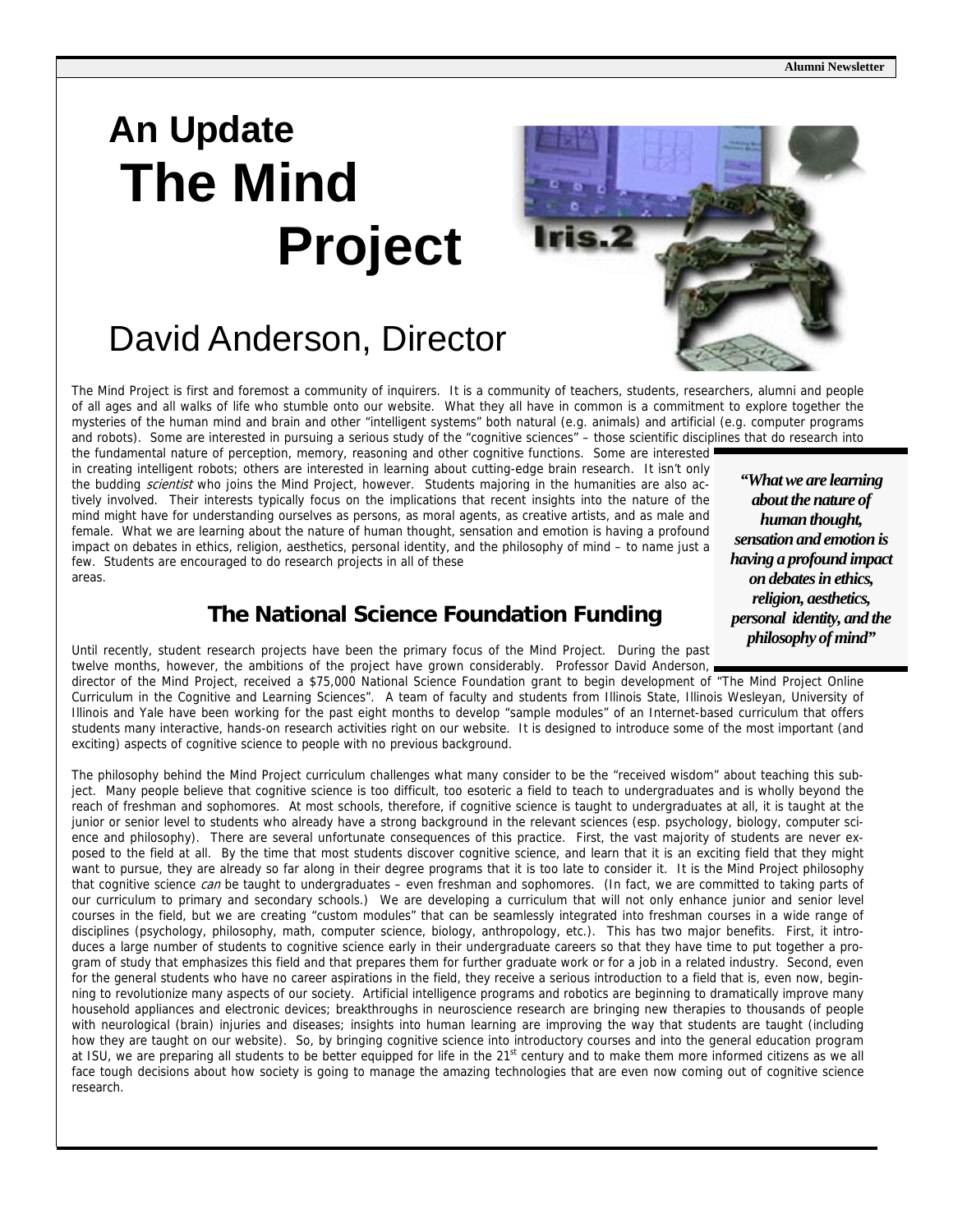**Alumni Newsletter** 

## **The Mind**

Well, enough about theories and strategies. How

about the curriculum itself? We are going to let you peek in on the curriculum, while it is still in development. That means that

you will find broken links, notes from one developer to another, interactive Java and Flash programs that don't work properly, etc. This is a site very much "under construction." But we thought you might be interested in seeing how things are coming.

NOTE: Since we are using some of the latest in interactive software, you will not be able to view some of our offerings unless you have the latest in plug-ins for your internet browser. You need Flash 4 or above for some of the animations to work properly, which you can download at http://www.macromedia.com/downloads/

#### The **Mind Project homepage** is:

http://www.mind.ilstu.edu/

But you need a username and password to access it.

Username: mindproj Password: robots

The main **table of contents page** for the new curriculum on "Perception" (and much more) is:

http://www.mind.ilstu.edu/rescur/percep/prcphome.html

While you will find everything we have on the table of contents page, I will mention a few specific addresses that have some interactive elements that you might find interesting. (Remember, you need the username and password for all of these pages.)

#### **Online vision experiment**:

http://www.mind.ilstu.edu/rescur/percep/introexperiment.html

#### **Animations of digital vs. analog computers**:

http://www.mind.ilstu.edu/rescur/basics/computer1.html

#### **Functionalism: A theory of the mind**

http://www.mind.ilstu.edu/rescur/basics/functionalism1.html

#### **Programs that "recognize objects"**

http://www.mind.ilstu.edu/rescur/percep/chaincode1.html

By the time this newsletter goes to print, there should be some new exciting animations of virtual robots and several simulations of the way the neurons in your brain work. But we aren't sure if they'll be finished in time so we won't be giving a URL for those. Do look for them, though, when you visit the site.

### **Join the Mind Project**

Finally, let me say that we would value your input on our curriculum and on other parts of the website. Unlike print books, electronic books can be updated and improved on a daily basis. We intend to do precisely that. So any comments, criticisms, etc. that you give could result in improvements to the curriculum.

*The Mind Project Homepage* 

### *www.mind.ilstu.edu*

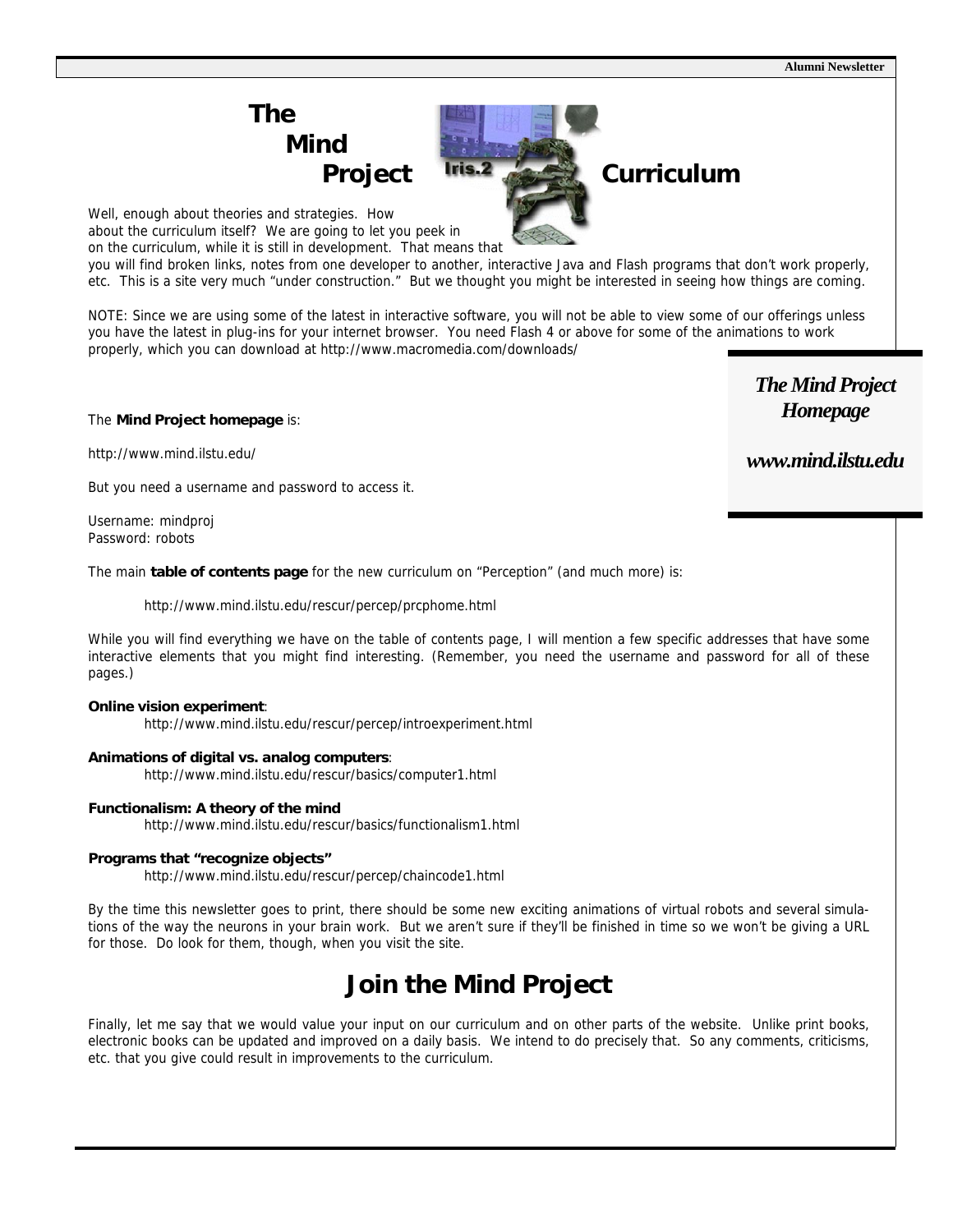

**\* \* \* \* From Alison Bailey\* \* \* \*** 

 During my sabbatical this fall I continued my work on a series of articles addressing issues of race, privilege, moral responsibility and agency. I also began reading around in search of new research projects on related themes. In October, my sabbatical travels took me to Zurich, Switzerland where I presented my paper, "Taking Responsibility for Community Violence," to a mostly European audience at the 9<sup>th</sup> International Symposium of the International Association of Women in Philosophy. The ideas presented in this paper will be published as a chapter in Peggy DesAutels and JoAnn Waugh's forthcoming anthology Feminist Ethics Revisited.

 Prior to my sabbatical leave I spent five weeks as part of a faculty exchange program with the Avinashilingam Deemed University in Coimbatore, Tamil Nadu, India. I was part of a delegation of five women--three of whom were nurses helping to start a nursing program at the University—sponsored by Maria Canabal's Fulbright Faculty Exchange Grant. During my visit I met with faculty in the new Women's Studies Program to discuss a curriculum structure for their program. I also had the opportunity to interact with students by sitting in on a number of classes and conducting short cross-cultural discussions. Students choose the topics about which they were most curious: American love-marriages/divorce vs. Indian arranged marriage practices , and elective abortion in the U.S. vs. sex-selective abortion in India. I introduced the concepts Mari´a Lugones's uses in her famous essay "World-travelling and Loving Perception" as a framework for addressing these issues cross-culturally. Student's comments made their cultural biases visible in ways I had not imagined.

 In addition to activities related to the University, our group had the opportunity to travel to Ooty, a popular resort established during British occupation of India, and to Cochin, a shipping port in the forested state of Kerla. I stayed a week after the group left in order to spend the weekend at Sai Baba's ashram outside of Bangalore. Sai Baba is a contemporary saint and miracle worker. Devotees from all over the world come to the ashram to work, study, meditate and to watch him perform miracles. It was an experience I won't soon forget.

### **\* \* \* \* From Chris Horvath \* \* \* \***

 I've spent the last year on sabbatical exploring Australia and New Zealand. It's been an amazing and productive year filled with beautiful scenery, strange wildlife, and friendly, innovative people.

 I arrived in Australia on July 5th and took up my position as Visiting Scholar in the Department of History and Philosophy of Science at the University of Sydney. I spent the first two months or so writing, giving public lectures and getting acquainted with my new temporary home. Once the Summer Olympics started the city became one big party. The university ("Uni" in Australian) closed for a two week holiday to give everybody a chance to join the fun.

 I was invited to give papers at universities all over Australia. This gave me the opportunity to travel and see a great deal of this ancient continent. I traveled to the far northern end of Australia to the Great Barrier Reef. I spent about two weeks diving on the reef and exploring the world's oldest rainforest – The Daintree. This was an amazing trip filled with all sorts of weird and wonderful wildlife (and lots of good examples for my Philosophy of Biology class). This trip was followed by an excursion along the southern coastline between Sydney and Melbourne on the "Great Ocean Road". Again, I saw too many wonderful examples of evolutionary innovation to list here. The geology in this region of the world has to be seen to be believed.

 In January I moved from Sydney to Wellington, New Zealand to take up a post as Visiting Scholar in the Philosophy Department at Victoria University. Wellington is very different from Sydney. Both Wellington and Sydney have beautiful harbors (Sydney's is much more beautiful), but the capital city of New Zealand is much quieter and more sedate than the party capital of Australia. Again, I have been invited to give talks at universities on both the North and South Islands and so will have the chance to see a great deal of this country.

It's been a exciting and productive eight months and I'm looking forward to returning to ISU in the fall.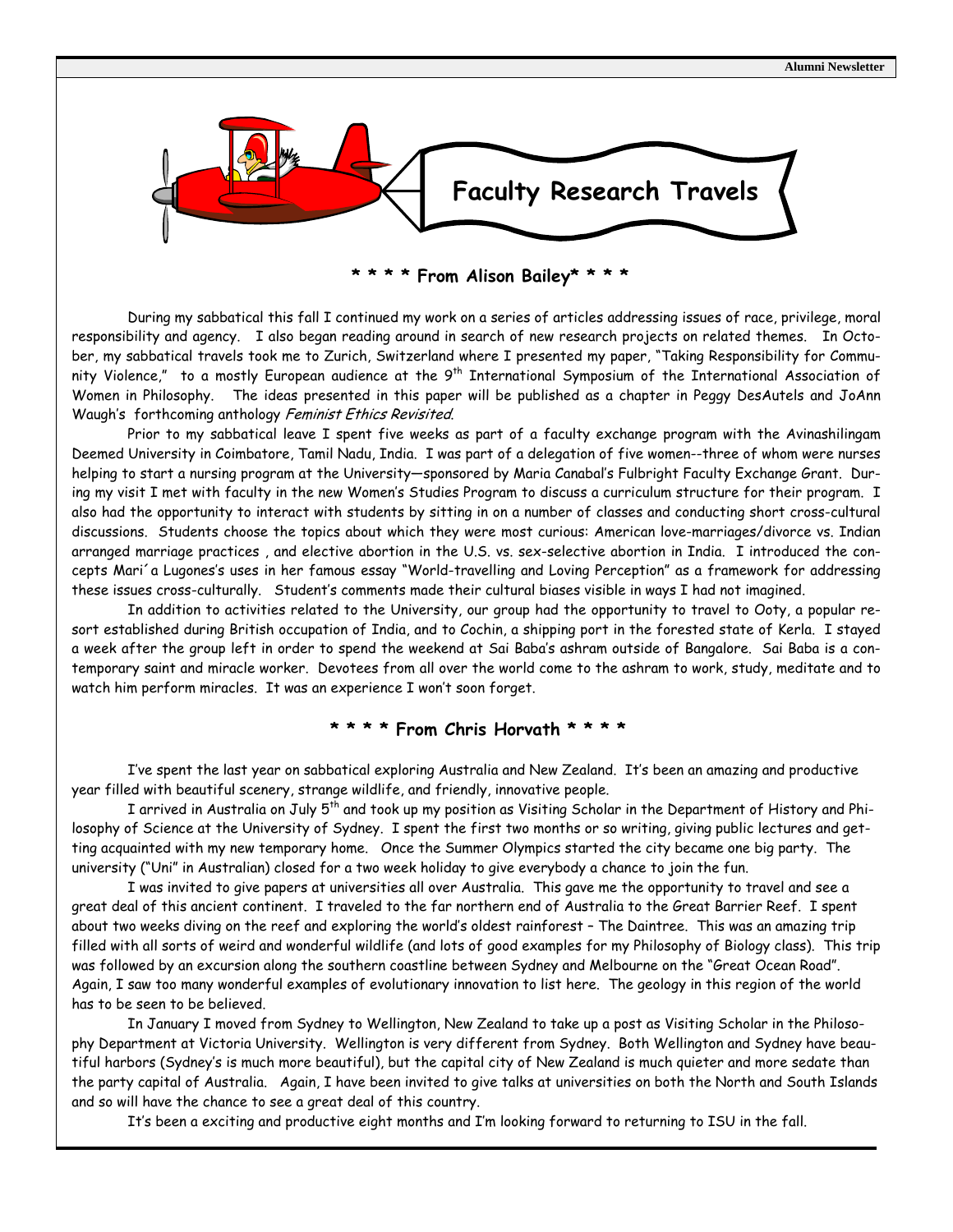#### **\* \* \* \* From Mark Siderits \* \* \* \***

When I met my classes on the 16<sup>th</sup> of January, it was the first time I'd been in an ISU classroom since the end of Spring semester 1999. In the intervening 20 months I'd been around the world one and a half times, written a lot, and gotten a tan.

 As you remember from the last newsletter I'd been working on a book on personal identity for some time, and finally decided that in order to finish it I needed to take an unpaid leave during the 1999-2000 academic year.

 During that year I traveled to Switzerland, India, Cambodia and Japan. I got back to Bloomington in mid-December 1999, but was soon off to New York for the holidays. January saw me flying to Hawaii for a conference, and in March I was back in Paris for ten days, but most of the winter and spring I spent in my office working on the book. It was during this period that I discovered my leave would be extended another semester: I had been appointed to the Numata Professorship of Buddhist Studies, a one-semester visiting appointment at the University of Hawaii, for Fall 2000. I spent most of the summer in Paris, finishing up the first draft of the book, and then flew to Hawaii in early August. (Since it's almost exactly half-way around the world from Paris, I stopped in New York for two days en route!) There is a small furnished apartment near the university set aside for the Numata Professor, and even a bicycle! My official duties at University of Hawaii (where I got my B.A. many years ago) included teaching an undergraduate course in Buddhist philosophy and a graduate seminar on the Buddhist philosopher Nagarjuna, and giving two public lectures on Buddhist philosophy. But then there were also my unofficial duties: snorkeling, body-surfing, and spending a week on the neighbor island of Kauai. Somehow I also managed to do the final revisions on the book manuscript before leaving the islands.

 The holidays were spent in New York and Paris. But now I'm back home in Central Illinois and teaching a full load of philosophy classes. The tan is fading, but Central Illinois has its virtues too–like not having to worry about skin cancer.

#### **\* \* \* From Thomas Simon \* \* \* \***

 In the fall semester, Simon traveled to La Crosse, Wisconsin with students to present a paper on "Corporate Versus Individual Responsibility," for the University of Wisconsin's opening of a Shoah and Genocide Studies Center.

 He also traveled to University of Cape Town, South Africa to present a paper on "Organized Violence and Restorative Justice." Simon reports that he had a brief spat, near Simon's Town, with a baboon who insisted on taking over his rental car while he attempted to shoot an ostrich with a camera.

 In December 2000, he returned to Ljubljana, Slovenia where he had taught in the Faculty of Law as a Fulbright Fellow in 1999. He set up an interactive project between philosophy high school students from University High School and high school students in Slovenia. The project began in January 2001 under the direction of Mr. James Kinsella, an instructor at University High School who has introduced a philosophy course into the high school. The first phase consists of computer interactions among students and faculty with goals of constructing a philosophical dialogue.

 In addition, while in Slovenia he presented a paper "Early Sanity Wanted: States, Minorities, and Genocides," Third International Conference on Constitutional, Legal and Political Regulation and Management of Ethnic Relations.

 Simon decided to be the first philosopher from Normal to pay a recent visit to Yugoslavia. The highlight of the trip came when border guards from Yugoslavia took Simon off a train and interrogated him for a few hours. He tried to convince the Chief of how important his mission to Belgrade was for the world philosophy. After realizing the confusion over the words "invitor" and "invader," they allowed Simon to return to Croatia to obtain a proper visa. The nearest Yugoslav (Slav) consulate in Croatia was in Vukavar, where the devastation from the wars looms large. Simon managed to visit Novi Sad and Belgrade. He was struck by how normal and relatively prosperous the capital city of Belgrade seemed to be. He heard "Who let the dog out?" from many young teenagers.

 On his return to Normal, Simon visited his daughter, who is studying in Germany this year. He gave a presentation to high school students from the former East Germany on the state of US electoral democracy.

 As a side note, Simon would be happy to share the results of his study comparing the humor levels in different countries. For experimental purposes only, Simon wore a large yellow bow tie made to look like cheese from Wisconsin.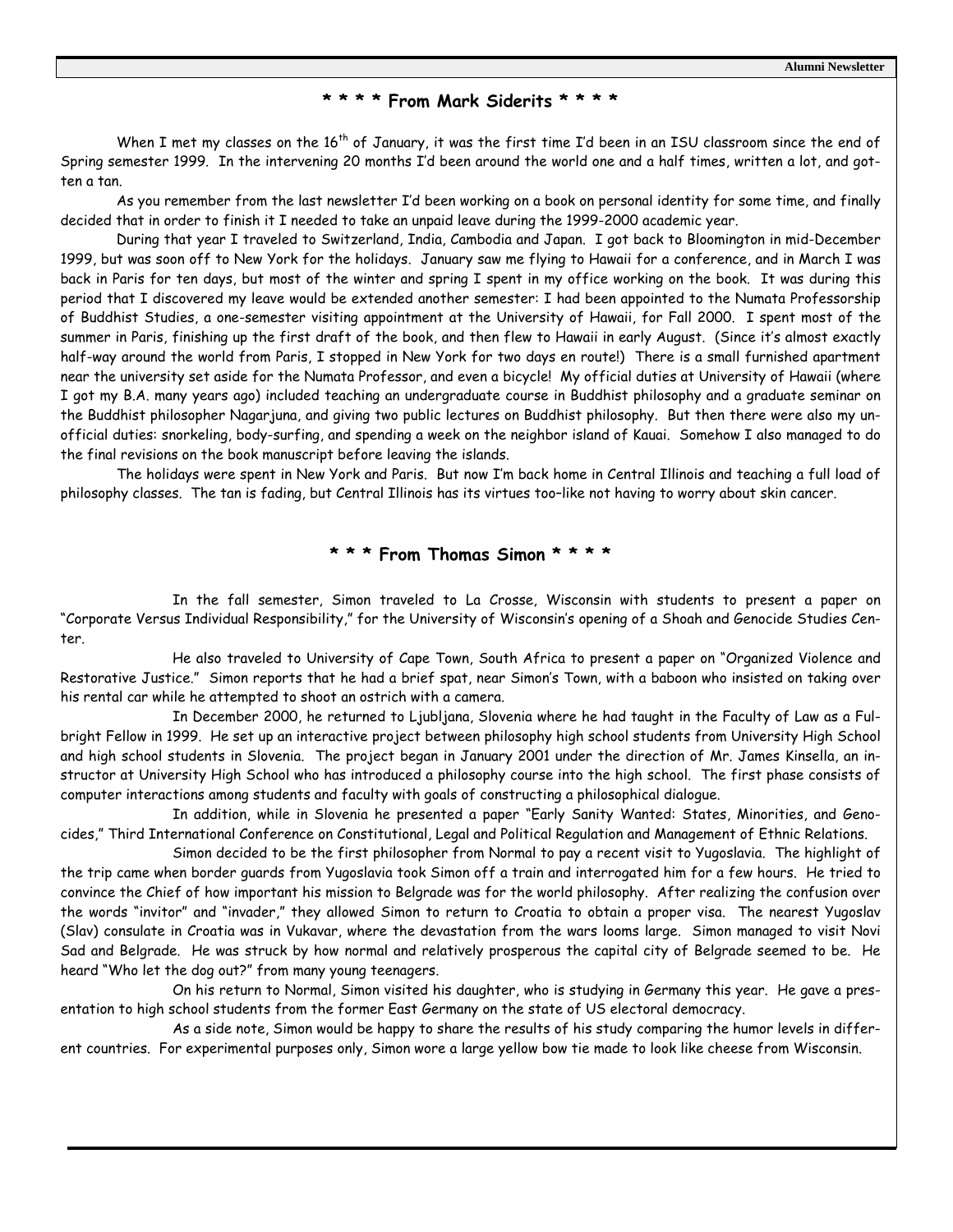

### **Daniel Sprouse (1975)**

I am a private practitioner engaged in general civil practice in Pauls Valley, Oklahoma for 18 years. I 1979 I received my Juris Doctor from Oklahoma City University. I have been on the House of Delegates since 1983; President of the Garvin County Bar Association; Coordinator for Annual Garvin County Bench and Bar CLE; on the Board of Directors, Legal Aid of Western Oklahoma; Municipal Judge for Pauls Valley, Lindsay and Stratford, OK; Attorney for the City of Wynnewood and Attorney/ Coach for the Pauls Valley High School Mock Trial Team. I am married to District Judge Candace Blalock. We have two children, Justin and Brittany.

### **John Carroll (1976)**

I have been employed by State Farm for 24 years. I am currently Director - Life/Health Operations in the General Executive Department at Corporate Headquarters. As a management person at State Farm, I have lived and worked in several locations throughout the country: Salem, Oregon; Charlottesville, Virginia and Birmingham, Alabama. Also, I'm currently on my third tour of duty here in Mecca (Bloomington/Normal).

I'm married to ISU graduate Valerie and we have two children, a dog and three cats (at last count). Our 19 year old daughter Lauren is a sophomore at Illinois Wesleyan University probably majoring in art. She wanted a small private university and ruled out ISU for that reason. (At least I convinced her to stay away from Bradley!!) Our son Rob is a sophomore at University High School and is active in competitive swimming, theater and teenage girls.

In my spare time I like to bike, swim, read and cook. I recently have been reading books on the historical Jesus particularly those by John Crossan and Robert Funk and others from the Jesus Seminar. I am an avid fan of WWHP (The Whip) radio station out of Farmer City, IL. It doesn't come in clearly at all times, but the eclectic mix of country, rock and bluegrass is great.

My degree in Philosophy is sometimes questioned by others at State Farm. Outside of actuaries, most of my peers have business degrees. However, I feel my studies in philosophy have been very helpful from both a process and decision making perspective. I'm amazed at how frequently people do not understand the logical consequences of their actions and decisions. I'm also often faced with situations involving tough ethical issues. Something as simple as telling the truth can be difficult in highly charged situations. I'm thankful every day that I have a foundation in philosophy from ISU upon which to fall when faced with these decisions.

### **Barry Brown (1980)**

Barry Brown (BS '80; MS '82) lives in Nashua, NH with his wife Camille (MA '82) and their two children, Emily, 12, and Olivia, 3. Barry and Camille sell books for a living: Camille with Barnes & Noble Booksellers; Barry with Follett Higher Education Group. Recently, Barry became an adjunct faculty member at Middlesex Community College in Bedford, MA where he teaches English composition. Barry writes, "I value my educational experiences at ISU greatly, and I recall with gratitude the patience, friendship, and gentle guidance of the many teachers who mentored me, especially Julie Gowen and William Woodson [English], both recently retired.

Lately, I've been rereading Robertson Davies' Deptford trilogy, which Anthony Burgess wrote deserved a Nobel prize and which I heartily recommend. A sample: 'But where, I ask myself, will mercy and divine compassion come from then? Or are such things necessary to people who are well fed and know the wonders that lie concealed in an atom? I don't regret economic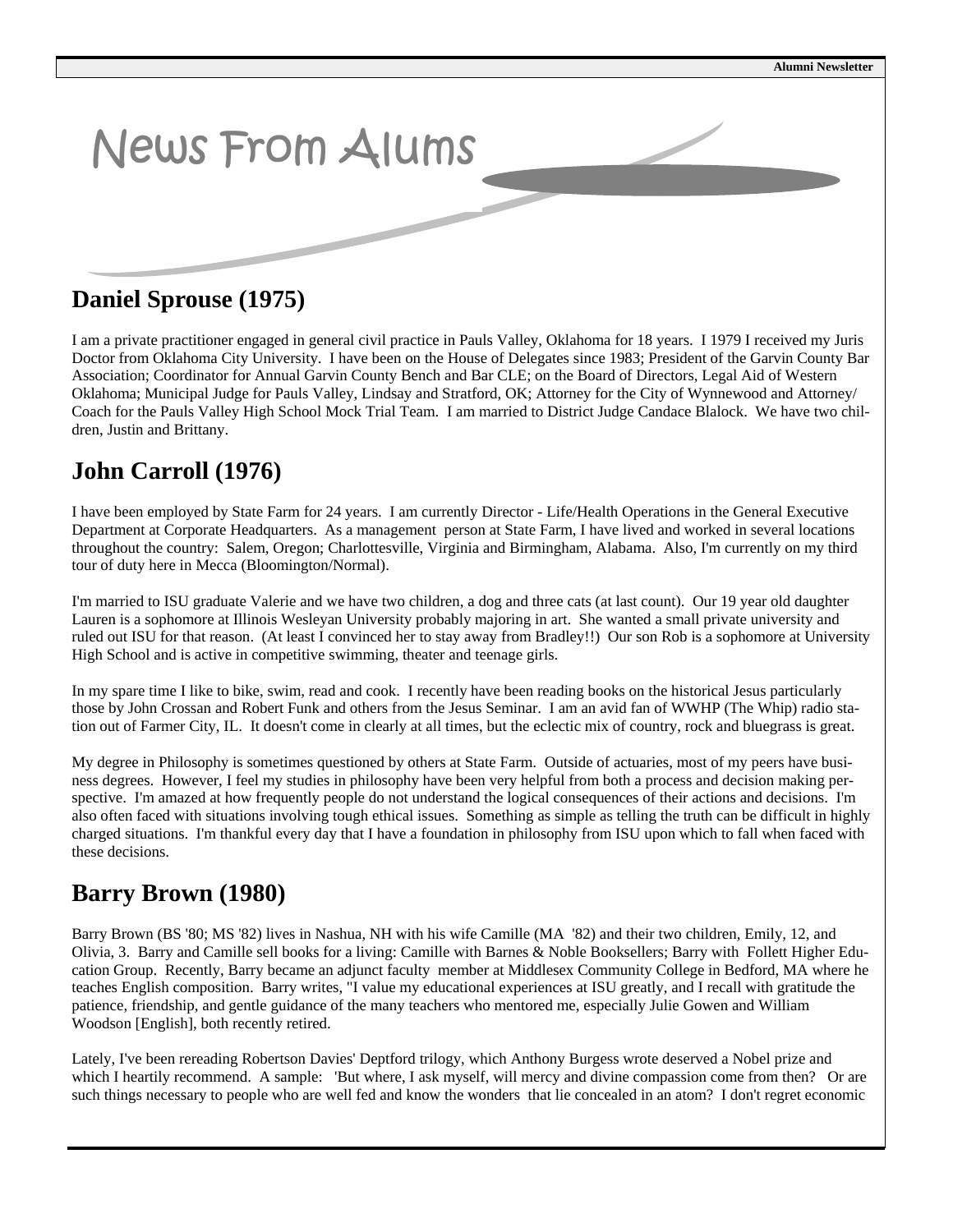

A  $\overline{\text{BIG}}$  THANK YOU to all our very generous alums and friends for your support!!

John Greuling

Dr. David Anderson Marcus Anderson Erik and Lisa Brihagen Alliant Techsystems—matching Brihagen gift Martha Burk Robert & Catherine Carmody John & Valerie Carroll State Farm Companies Foundation—matching Carroll gift Bradley Cohen Douglas Crossman Kenneth Dooley Mr. & Mrs. Thomas Durkin Harris Bank Foundation—matching Durkin gift James and Rita Farina Stephen French Sheri and Morton Glarborg-Jorgensen David Goehrke C N A Foundation—matching Goehrke gift David Goulding Dr. Julie Gowen

 Dr. Nancy A. Slonneger Hancock John Jansa Dr. Kenneth and Marilyn Kennard David MacTaggart Michael Matejka George Michalopoulos David and Tricia Monier Ronald Rohlfing Deluxe Corporation Foundation matching Rohlfing gift Solomon Rutzky June Salstrom Kelly Sanders Dr. David and Norma Schmidt James and Cindy Shively John Stanis Philip Stebbings David Suryk Dr. Jim and Laurie Swindler Valeria Taylor Gregory Taylor

There are many areas in the department to which you may contribute. Your contributions to the Kenneth and Marilyn Kennard Philosophy Fund which supports the High School Essay Contest for McLean County have allowed us to considerably increase the awards given to the winning papers this year. Our request for help in furnishing the Mind-Project Lab received many generous contributions and we now have a freshly painted lab, new carpet, new chairs and work stations. Your donations to the general department fund have helped us to send students to the Undergraduate Conference in Memphis, reward outstanding scholarship among the students, and provide other project support. Unfortunately state funding to higher education has decreased substantially from 75% of the operating budget in the 1960's to just over 33% of the operating budget today. Your help and support allow us to provide those "extras" to the students that substantially enriches their education.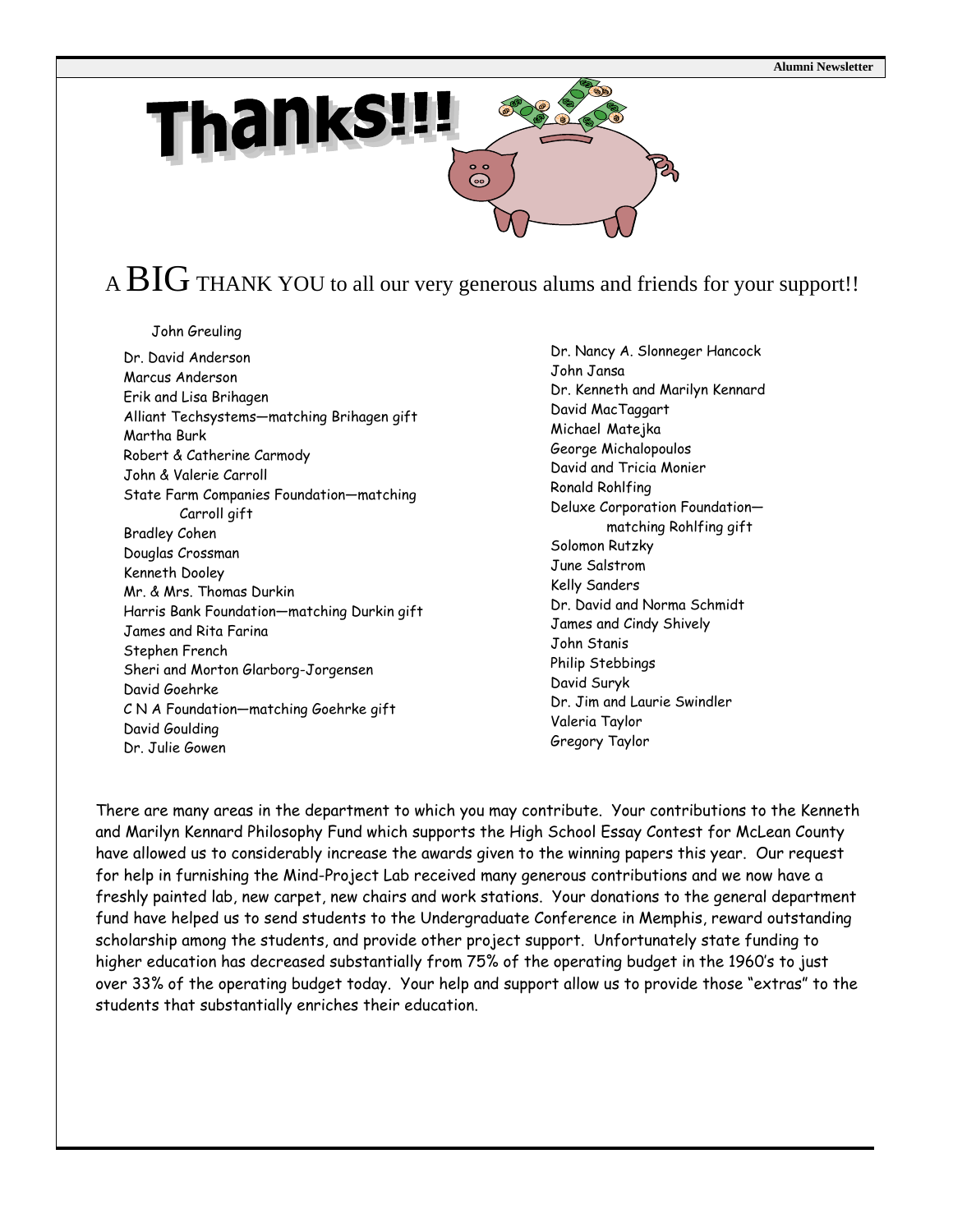|                                                                                                                                                         |                             |                    | <b>Alumni Newsletter</b> |  |  |
|---------------------------------------------------------------------------------------------------------------------------------------------------------|-----------------------------|--------------------|--------------------------|--|--|
| WE WOULD LIKE TO HEAR FROM YOU                                                                                                                          |                             |                    |                          |  |  |
| PHILOSOPHY DEPARTMENT INFORMATION FORM                                                                                                                  |                             |                    |                          |  |  |
|                                                                                                                                                         |                             |                    |                          |  |  |
|                                                                                                                                                         |                             |                    |                          |  |  |
|                                                                                                                                                         |                             |                    |                          |  |  |
|                                                                                                                                                         |                             |                    |                          |  |  |
|                                                                                                                                                         |                             |                    |                          |  |  |
|                                                                                                                                                         |                             |                    |                          |  |  |
| <u> 1980 - Johann Barn, mars ann an t-Amhain ann an t-Amhain ann an t-Amhain ann an t-Amhain ann an t-Amhain an t-</u>                                  |                             |                    |                          |  |  |
|                                                                                                                                                         |                             |                    |                          |  |  |
| You may also reach us via e-mail: philosophy@ilstu.edu or fax (309) 438-8028                                                                            |                             |                    |                          |  |  |
|                                                                                                                                                         |                             |                    |                          |  |  |
|                                                                                                                                                         |                             |                    |                          |  |  |
| <b>DEPARTMENT OF PHILOSOPHY CONTRIBUTION</b><br>YES! I/WE WOULD LIKE TO CONTRIBUTE TO THE DEPARTMENT IN THE FOLLOWING WAY:                              |                             |                    |                          |  |  |
|                                                                                                                                                         |                             |                    |                          |  |  |
|                                                                                                                                                         |                             |                    |                          |  |  |
| Phone Phone                                                                                                                                             |                             |                    |                          |  |  |
| Kenneth and Marilyn Kennard Philosophy Fund                                                                                                             | $\frac{\text{S}}{\text{S}}$ |                    |                          |  |  |
| Mind Project Lab Fund                                                                                                                                   | $\frac{\text{S}}{\text{S}}$ |                    |                          |  |  |
| <b>General Department Fund</b>                                                                                                                          | $\frac{1}{2}$               |                    |                          |  |  |
| <b>Total Contribution</b>                                                                                                                               | $\sim$                      | <b>THANK YOU!!</b> |                          |  |  |
|                                                                                                                                                         |                             |                    |                          |  |  |
| Please make checks payable to: The Department of Philosophy<br>The Department of Philosophy<br>Mail to:<br>Campus Box 4540<br>Illinois State University |                             |                    |                          |  |  |
|                                                                                                                                                         |                             |                    |                          |  |  |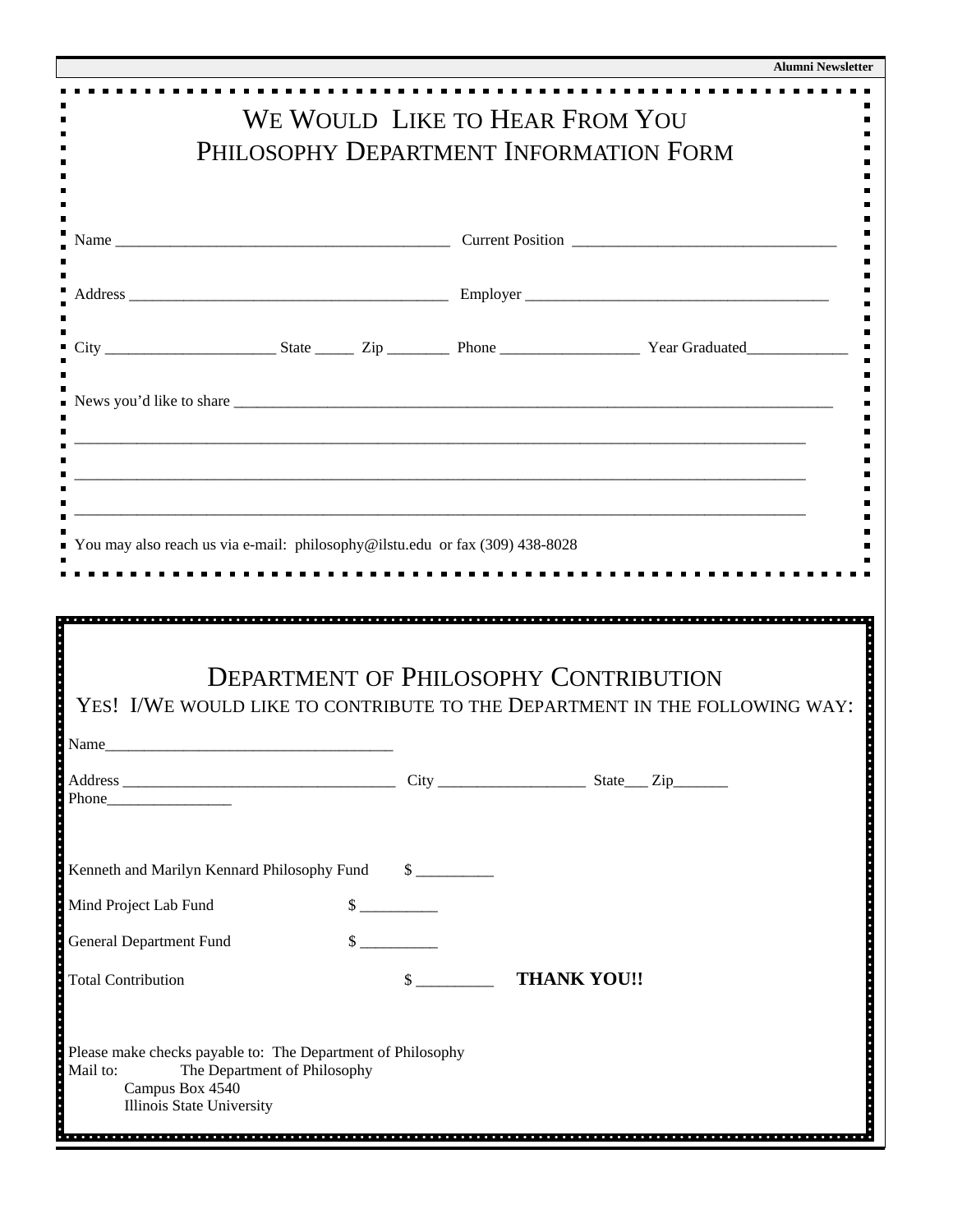

### Mid South Undergraduate Philosophy Conference—University of Memphis February 23 and 24

Three philosophy students had their papers accepted at the Mid South Undergraduate Philosophy Conference at the University of Memphis: Brian Labycz, Brian Montgomery and Matt Williamson. Seven students and Dr. Robert Stufflebeam traveled to Memphis for the weekend to present their papers and attend the conference. The report is that they found the conference very stimulating and of course a very very good time was had by all down on Beale Street!

### The Sixth Annual Philosophical Essay Contest for McLean County High School Students

Once again the Department sponsored the Sixth Annual Philosophical High School Essay Contest which is now generously funded by the Kenneth and Marilyn Kennard Philosophy Fund. The topic was "Could a Machine be a Person?". We had thirty-nine entries this year. The selection of the top three papers was extremely difficult and as a result there were two first place papers. The recipients were Rehan Ahmed and Emily Baldoni. They presented their papers and received their awards at an Awards Ceremony on May 5th.

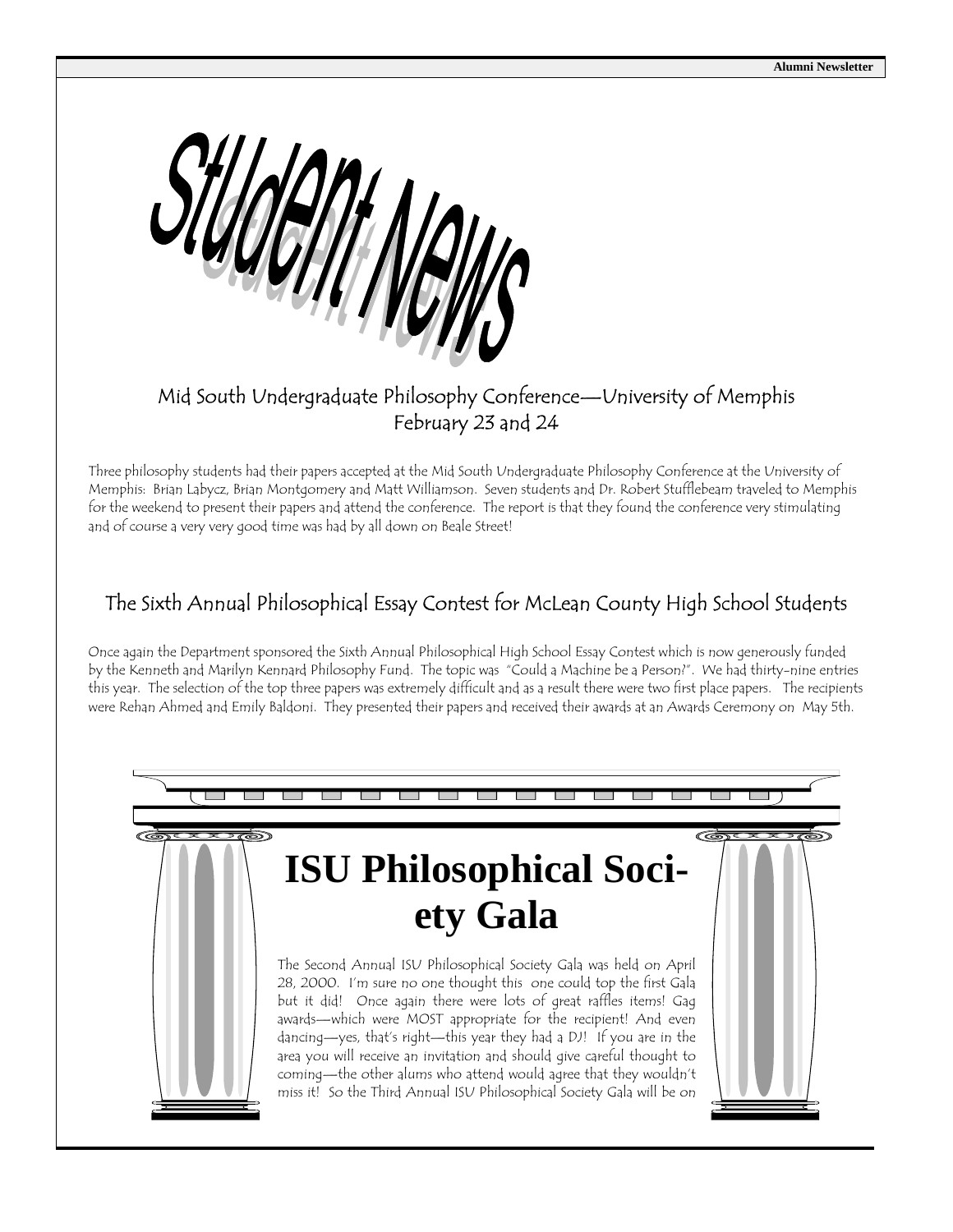$\bigcirc$ 

**ISU Philosophical Society News** 

෨ඁඎ

 The ISU Philosophical Society has been thriving in the past few semesters, and as old students make their way toward graduation new philosophically minded scholars make their way into the fold. This year's officers have been drumming up new support through various activities such as the annual wine and cheese party, and a lunch time meet and greet in the philosophy department. The combined efforts of Treasurers Brian Montgomery and Ryan Peters have led to many successful bake and book sales. Yet, these events could not have succeeded without the help of members and department faculty. Due to generous donations of time, books, and food, we have raised a charitable amount of funds with which we can finance our various projects. Secretary Adam Corelli has kept record of society proceedings as well as organized publicity for the society through e-mails. President Victoria Labovsky has kept the wheels greased and the meetings running like a finely tuned race car. Vice President Matt Williamson has contributed some of his more scholarly work, and different members of the society have also presented some of their writings. All of this could never happen without the tremendous help of department secretaries Iris Baird and Donna Larsen, and we extend our appreciation to them both. Advisors Dr. Jeffrey Carr and Dr. Rob Stufflebeam continue to illuminate us with their insight and guidance.

 We have had many faculty presenters this year, including department chair Dr. James Swindler, who presented us with a Kantian approach to free will. Also presenting was Dr. Kenton Machina, who gave us a vivid picture of how the argument aids philosophers. We have had numerous debates within the society this year, including discussion on the ethical ramifications of scientific progress, debate over the mind/body distinction, and whether morality is relative or universal. Combined with all of this, we have had many student presenters, two of whom have been accepted to the Memphis Undergraduate Philosophy Conference (Vice President Matt Williamson and Treasurer Brian Montgomery). We look forward to some new and interesting topics in the future. Dr. Alison Bailey will be heading a session of yoga this semester, and Dr. Patrick Francken will be presenting soon as well.

 While we may have our scholarly pursuits, the Philosophical Society is about being social and interacting with other philosophically minded students. To that end, our meetings are often followed by even more rigorous discussion of philosophy in a more relaxed setting. We also have events coming up such as the Philosophy Gala, which will be held again at Jumer's this year on April 20th. The Gala is funded by the ISU Philosophical Society and is basically a means of thanking all of those professors, secretaries and alums who have guided us along the way. We also present the new Society officers and recognize outstanding philosophy students for the year. The Gala will be the last hurrah for some of us and the signal of a new beginning for others.

 The ISU Philosophical Society would finally like to recognize all of the faculty and staff who have generously helped us out in the past, and we look forward to stronger connections with all of you in the future. Your input and guidance is fondly appreciated, and your generous donations of time and books (and cookies!) are not overlooked. We have had a great year and we look forward to even better years to come.